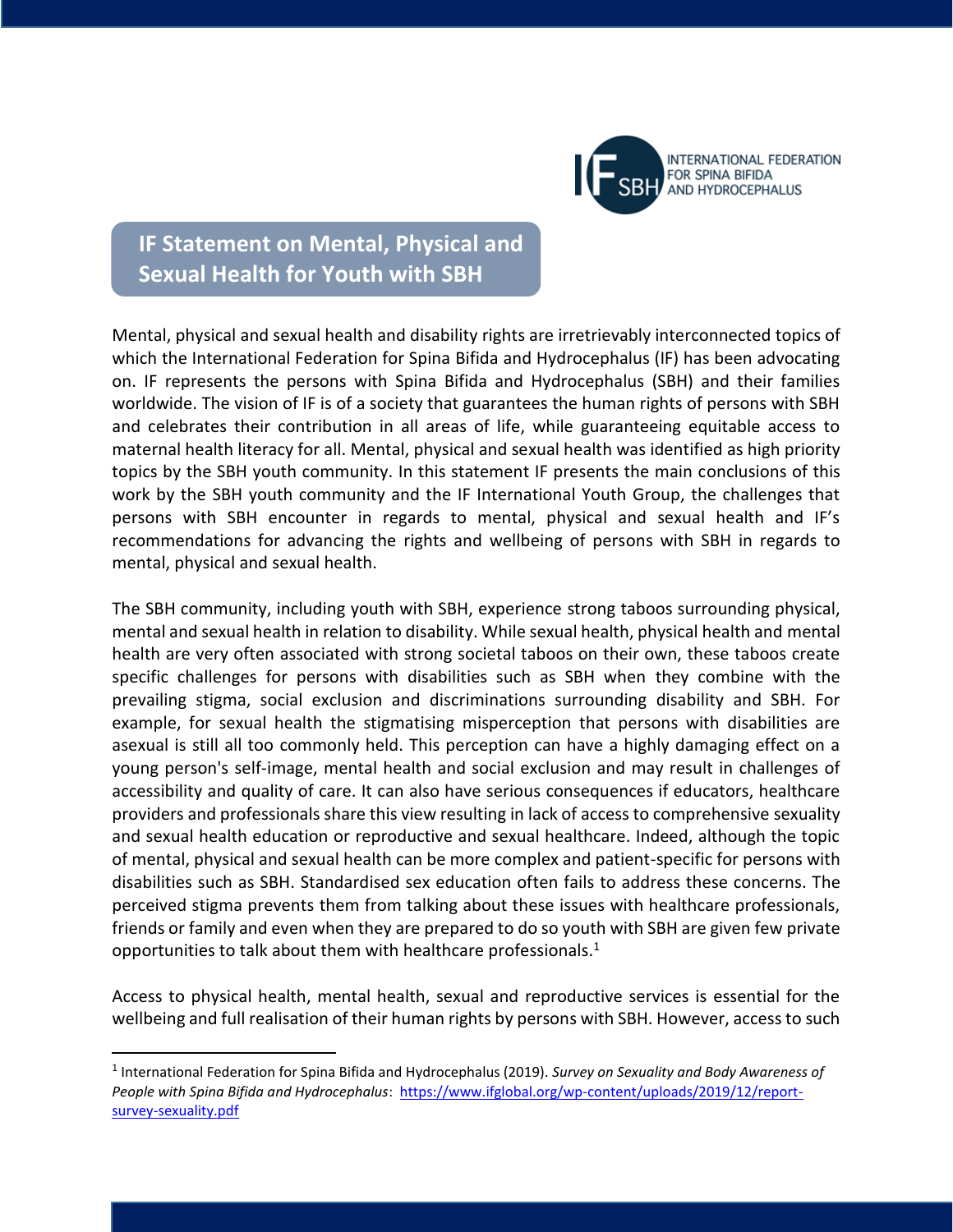services, including education and information in addition to healthcare services is not guaranteed for many in the SBH community<sup>2</sup>. The challenges in accessing these services come in different forms. Stigmatisation of SBH, disability, mental and sexual health are a significant barrier. Perceived stigmas by persons with SBH from friends, family and healthcare professionals prevents persons with SBH from seeking out support and services in the first place. In particular, when persons with SBH experience that they are being treated only for one aspect of their body, instead of as a complete human being, it discourages people from discussing sensitive topics such as mental or sexual health, which in turns impacts their physical health. Lack of access to quality and affordable multidisciplinary care for SBH is a significant factor. It is also important to note that mental, physical and sexual health are not always incorporated into multidisciplinary care for SBH when such services are available.<sup>3</sup> In addition, too often when multidisciplinary care for SBH is available it is only for children, with little or no support for the transition to adulthood, mental and sexual health, $4$  parenthood or ageing with SBH.<sup>5</sup> The physical, mental and sexual health of persons with SBH, as well as sexuality and mental health for persons with disabilities, is often viewed to be highly specialised topic for educators, social and healthcare professionals. This means that persons and especially young persons, with SBH experience that they have few opportunities to talk about their concerns, as the specialised healthcare professional who is prepared to talk about sexual or mental health is not prepared to discuss their disability. Or that the healthcare professional who looks after their physical health is unwilling or unprepared to talk about mental or sexual health. This means that not all mainstream mental health and sexual health services are truly accessible to persons with SBH. In addition, often when youth with SBH do visit healthcare professionals specialised in SBH they are often accompanied by a parent or family member and are not always given a private opportunity to discuss matters they do not wish to share with their family. The SBH youth community would like to highlight that insufficient funding for mental health, sexual health and SBH healthcare services makes these challenges even more difficult.

Persons with SBH report that they do want to have physical and romantic relationships but that they encounter difficulties in pursuing them. Persons with SBH also report low self-confidence and embarrassment of physical appearance and disability for example concerns regarding incontinence. However, it is the embarrassment surrounding incontinence, rather than the severity of the incontinence which has the biggest impact. In addition, mental health is another issue which persons with SBH have identified as being essential for living a good life. While access

 $\overline{a}$ 

<sup>2</sup> International Federation for Spina Bifida and Hydrocephalus (2016). *Right to Health: Reality of Persons with Spina Bifida and Hydrocephalus*[: https://www.ifglobal.org/publications/if-report-right-to-health-reality-of-persons-with](https://www.ifglobal.org/publications/if-report-right-to-health-reality-of-persons-with-spina-bifida-and-hydrocephalus/)[spina-bifida-and-hydrocephalus/](https://www.ifglobal.org/publications/if-report-right-to-health-reality-of-persons-with-spina-bifida-and-hydrocephalus/) 

<sup>3</sup> International Federation for Spina Bifida and Hydrocephalus (2021). *IF Statement on Multidisciplinary Care for Spina Bifida and Hydrocephalus[: https://www.ifglobal.org/publications/if-statement-on-multidisciplinary-care](https://www.ifglobal.org/publications/if-statement-on-multidisciplinary-care-for-spina-bifida-and-hydrocephalus/)[for-spina-bifida-and-hydrocephalus/](https://www.ifglobal.org/publications/if-statement-on-multidisciplinary-care-for-spina-bifida-and-hydrocephalus/)*

<sup>&</sup>lt;sup>4</sup> International Federation for Spina Bifida and Hydrocephalus (2021). IF Statement on Ageing with Spina Bifida and Hydrocephalus[: https://www.ifglobal.org/publications/if-staement-on-ageing-with-spina-bifida-and](https://www.ifglobal.org/publications/if-staement-on-ageing-with-spina-bifida-and-hydrocephalus/)[hydrocephalus/](https://www.ifglobal.org/publications/if-staement-on-ageing-with-spina-bifida-and-hydrocephalus/)

<sup>5</sup> IF Working Group on Ageing with SBH (2020). *Ageing with Spina Bifida and Hydrocephalus – A Descriptive Analysis*. International Federation for Spina Bifida and Hydrocephalus: [https://www.ifglobal.org/publications/if](https://www.ifglobal.org/publications/if-report-ageing-withspina-bifida-and-hydrocephalus-a-descriptive-analysis/)[report-ageing-withspina-bifida-and-hydrocephalus-a-descriptive-analysis/](https://www.ifglobal.org/publications/if-report-ageing-withspina-bifida-and-hydrocephalus-a-descriptive-analysis/)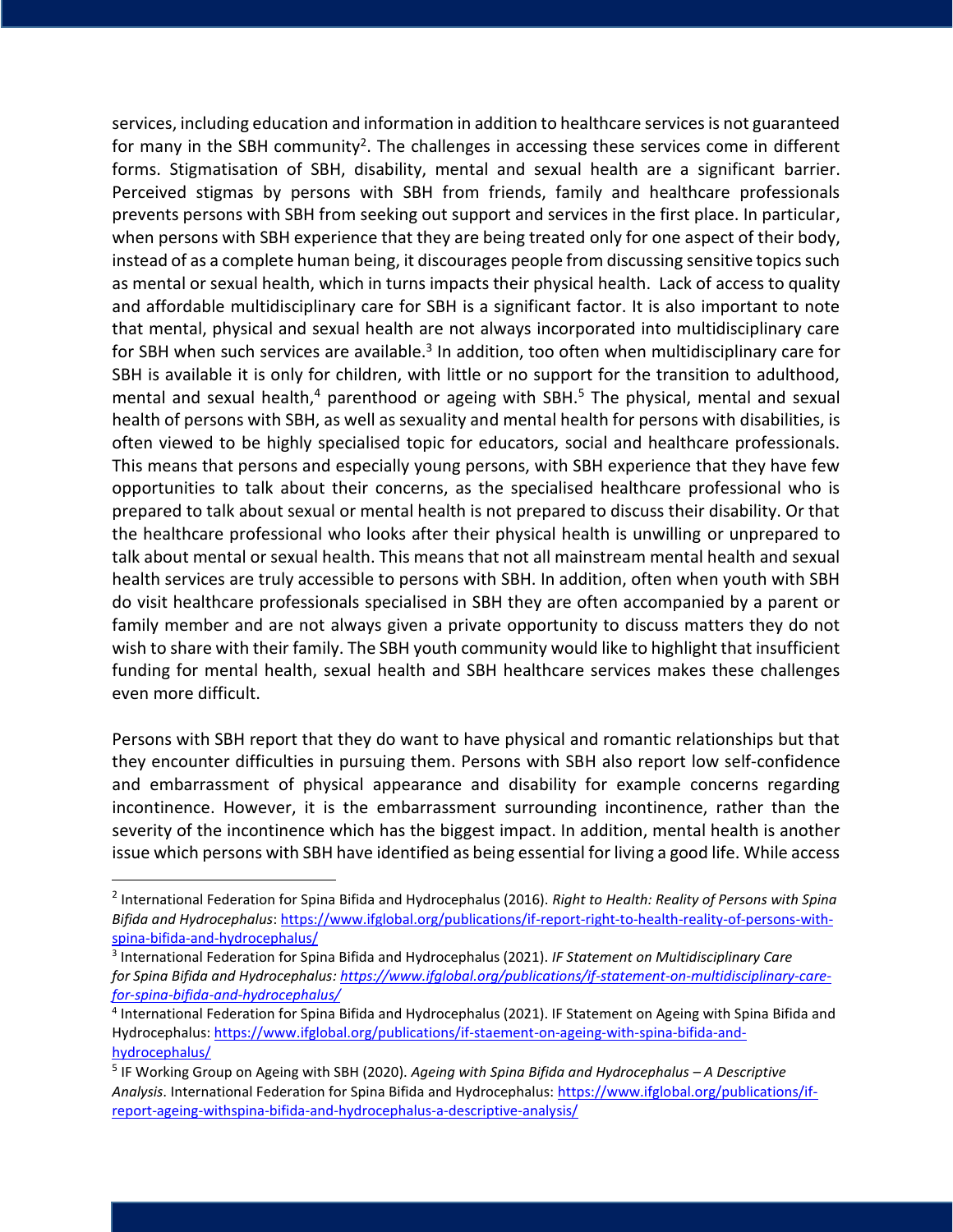to services is essential, relationships including friendships, form an irreplaceable foundation for wellbeing for all persons. Youth with SBH have described that they find it more difficult to make friends due to their disability. But the challenges described are not due to the disability itself but rather people's reactions and perceptions of disability. That people see the disability before or even without seeing them as an individual. People may feel uncomfortable, don't know how to address a person who has visible disabilities or do not understand or accommodate their limitations. Accessibility plays a role here as well, with people with SBH reporting that they are excluded from outings and events planned by family or friends because the venues are inaccessible. Friendships in particular are very important, it is essential to have a safe space and safe people to discuss sensitive topics such as their physical, mental and sexual health.<sup>6</sup> Having fewer opportunities to form friendships further reduces opportunities to have an open discussion, coupled with the challenges in accessing and discussing their mental, physical and sexual health with healthcare professionals, persons with SBH may have very few opportunities to talk about their concerns. A situation which has been made worse by the Covid-19 pandemic.<sup>7</sup> All these concerns, experiences and barriers compound to foster feelings of isolation, social exclusion and low self-esteem which has a significant impact on the mental, physical and sexual health of persons with SBH.

State parties to the UN Convention on the Rights of Persons with Disabilities (UNCRPD) have an obligation to implement legislation and policies to advance and safeguard the rights of persons with disabilities. In the context of mental, physical and sexual health article 25 states that persons with disabilities have the right to the enjoyment of the highest attainable standard of health without discrimination on the basis of disability. In article 25(a) access to the same range, quality and standard of free or affordable health care specifically includes the area of sexual and reproductive health. As has been outlined above this is not always the case for persons with SBH. In light of the stigma and social isolation experienced by persons with SBH it is also important to highlight article 8 which outlines the duties of state parties to raise awareness of the rights of persons with disabilities, to combat stereotypes and promote awareness of the capabilities and contributions of persons with disabilities.

In light of the challenges outlined above for persons with SBH in pursuing their right to physical, mental and sexual health IF presents the following recommendations to policy makers, healthcare professionals and other relevant stakeholders.

l

<sup>6</sup> IF International Youth Group (2021). *Mental Health Implications of COVID-19 on Youth with Spina Bifida and Hydrocephalus– an explorative survey conducted by the if international youth group with SBH.* International Federation for Spina Bifida and Hydrocephalus[: https://www.ifglobal.org/publications/if-report-mental-health](https://www.ifglobal.org/publications/if-report-mental-health-implications-of-covid-19-on-youth-with-spina-bifida-and-hydrocephalus-an-explorative-survey-conducted-by-the-if-international-youth-group-with-sbh/)[implications-of-covid-19-on-youth-with-spina-bifida-and-hydrocephalus-an-explorative-survey-conducted-by-the](https://www.ifglobal.org/publications/if-report-mental-health-implications-of-covid-19-on-youth-with-spina-bifida-and-hydrocephalus-an-explorative-survey-conducted-by-the-if-international-youth-group-with-sbh/)[if-international-youth-group-with-sbh/](https://www.ifglobal.org/publications/if-report-mental-health-implications-of-covid-19-on-youth-with-spina-bifida-and-hydrocephalus-an-explorative-survey-conducted-by-the-if-international-youth-group-with-sbh/)

<sup>7</sup> International Federation for Spina Bifida and Hydrocephalus (2021). *IF Statement on COVID-19*: <https://www.ifglobal.org/publications/if-statement-on-covid-19/>